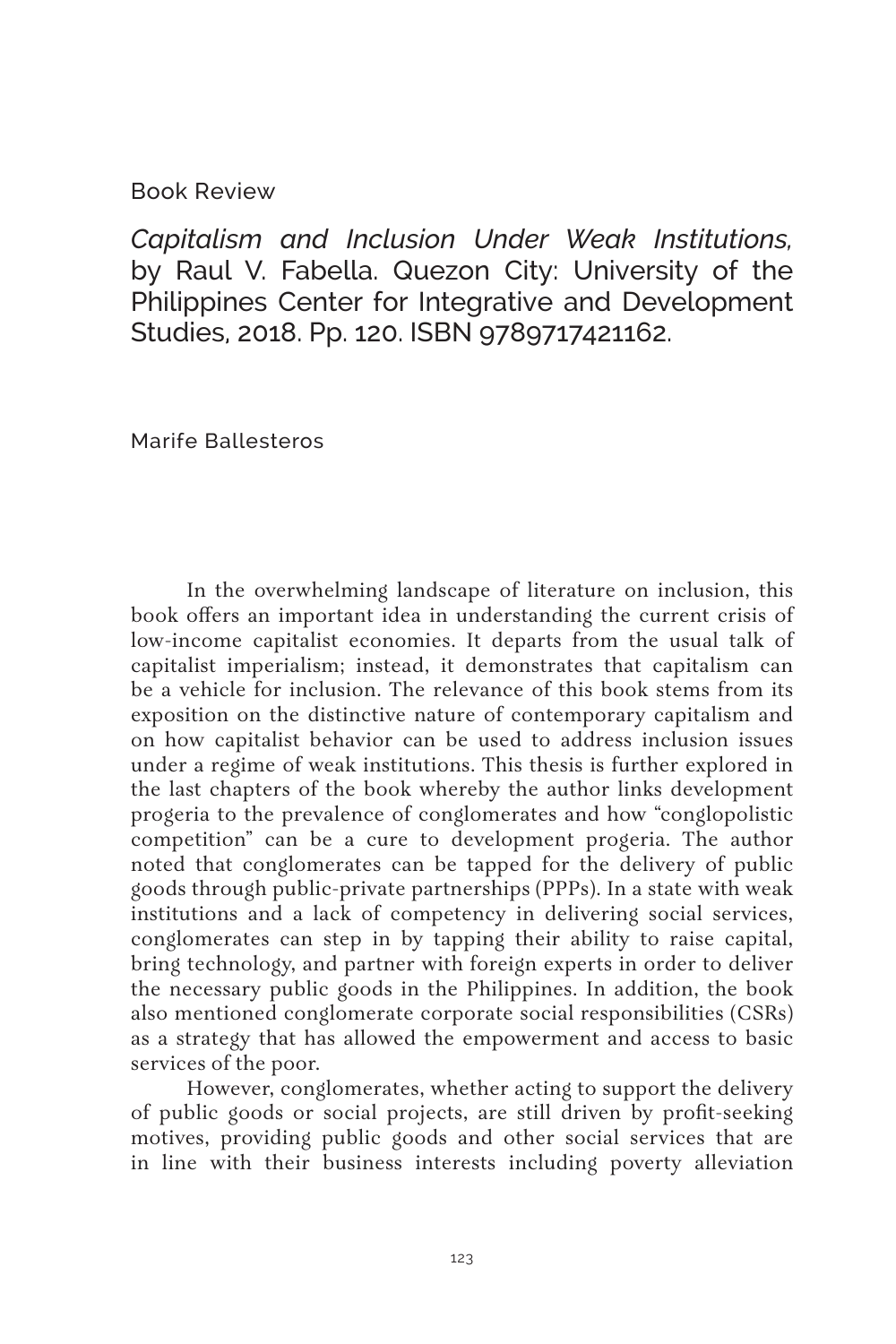projects that are directed to their constituents. It is this "profit-centric motivation" that renders social activities of conglomerates suspect. While a competitive environment is one way to improve consumer welfare, a policy of competition alone will not work if the government does not have a well-defined development blueprint. The government should ensure that the provision of public goods and the utilization of natural resources are undertaken based on a well thought out development blueprint such that societal interest is preserved at all times. It also requires the government to be in a good fiscal position such that major infrastructure requirements are not held hostage to PPPs. Similarly, CSRs should be directed to support specific projects of the government guided by a detailed development plan and not left entirely to the decision of corporations. CSRs have to be directed to where the impact is greatest such as the development of agribusiness farming and social enterprises.

Where government institutions are weak, civil society plays a critical role in the delivery of public services. By civil society, we mean communities directly affected by issues that are of relevance to them. Chapter 4 of the book did mention social coherence, defined as "the capacity of the community to act as one to advance collective welfare" (p. 43). This concept is translated in the development agenda as participatory governance, broadly viewed as citizens' engagement through "deliberative" processes (Carpini, Cook, and Jacobs 2004, 315). In the 1990s, social scientists developed a theory of participatory governance using the concept of a production function whereby the "inputs used to produce goods or services are contributed by individuals who are not 'in' the same organization" (Ostrom 1996, 1073). This "co-production" theory notes that, in general, the production of public goods and services can best be organized under a private-public industry rather than a single bureaucratic apparatus of government (Ostrom 1996). Here, private refers not only to firms but civil society in general. This concept is especially relevant to the Philippines and other developing economies whereby civil servants are often not motivated to maximize their capacity. Often, there is also bureaucratic inertia, scarce manpower and budget, and partisan politics. On the other hand, many citizens or communities have underutilized knowledge, skills, and time, among others. The possibilities for co-production under this situation presents the need for complementary inputs from the government and its citizens.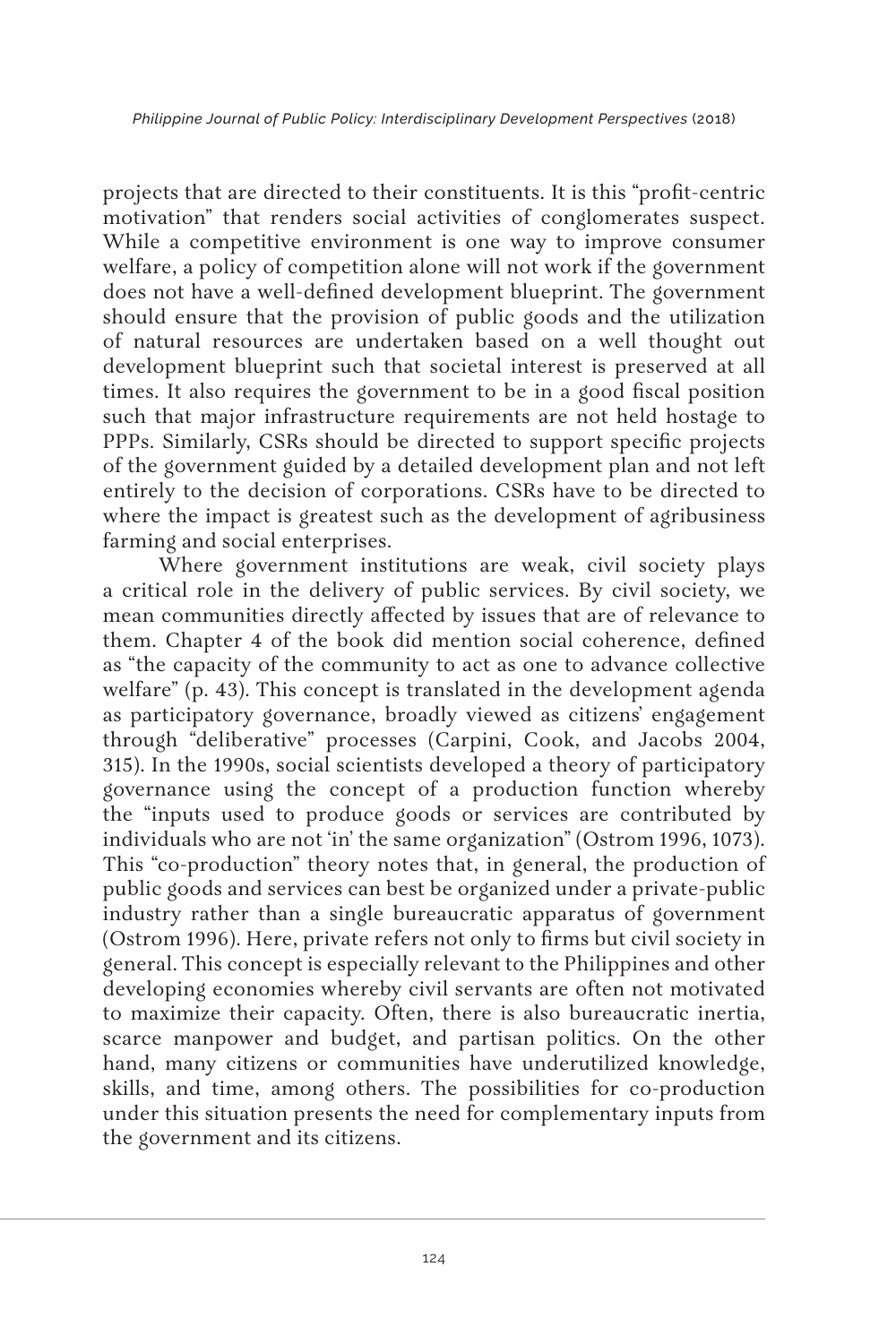There are several examples of co-production of public goods and services in the country and abroad that produced noteworthy outcomes. Some global examples are the improved efficiency of irrigation systems that made use of local knowledge on soil conditions, water velocity, and shifting water courses (e.g., Chambers 1988; Ostrom, Lam, and Lee 1994). The 1994 World Development Report noted the better design and maintenance of rural water supply projects with high degree of local participation than those with more centralized decision-making (World Bank 1994). Ostrom (1996) cited how parent and community participation in the delivery of primary education in Nigeria has resulted in better school environment (e.g., better maintained buildings and sanitation) and better education outcomes for students than schools that depend mainly on public funds.

In the Philippines, participatory governance has been valuable in the management of common property resources by users/residents themselves as shown in the Tree for Legacy Program of Nueva Vizcaya. The program was developed by the provincial government with the participation of the land occupants (including informal settlers), which has transformed previously denuded uplands and watersheds into communal tree farms and plantations, resulting in a dramatic drop of poverty levels in the province (Malayang and Banloi 2007; Agbayani 2005). Manasan, Adaro, and Tolin (2017) also noted that the effective implementation of the Grassroots Participatory Budgeting (formerly Bottom-Up Budgeting), which involved grassroots participation in the national budget process, resulted in the increase of publicly funded projects that improved the lives of the people in the community including the poor. Moreover, the program has increased social capital (defined as level of trust) among the members of the community and increased social capital between communities and local officials (Manasan, Adaro, and Tolin 2017).

While there are several examples globally on how participatory approaches improved efficiency, there are no guarantees. The nature of participatory governance is complex with its many different schemes, levels, and scope of citizens' participation. Participation outcomes are also affected by "initial levels of empowerment and social capital" whereby groups with lower levels of social capital are expected to achieve less (Osmani 2008, 7). Participation may also fail when community representatives have interests that do not reflect the true preferences of the majority (Platteau and Abraham 2002). As with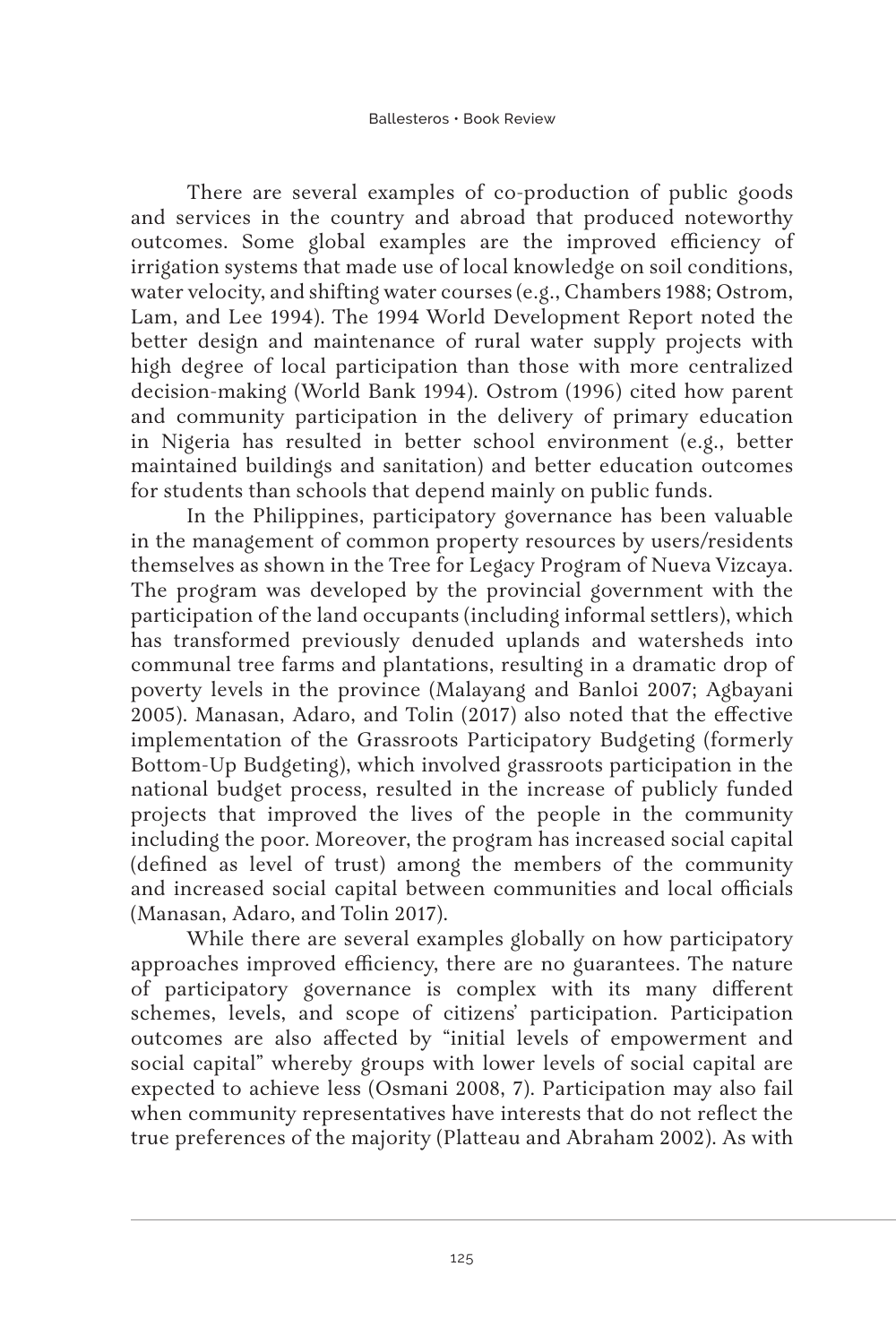*Philippine Journal of Public Policy: Interdisciplinary Development Perspectives* (2018)

conglomerates, government has to proceed with prudence in adopting participatory approaches.

In conclusion, this book provides sufficient encouragement for research on the efficiency and effectiveness of development strategies in countries under weak institutions. The book will remain relevant to the next generation of academics, policy researchers, and policy makers.

**Marife Ballesteros, Ph.D.** is the vice president of the Philippine Institute for Development Studies.

## **References**

- Agbayani, Rodolfo. 2005. "The Nueva Ecija Experience." *Transactions of the National Academy of Science and Technology Philippines* 27 (2): 239-241.
- Chambers, Robert. 1988. *Managing Canal Irrigation: Practical Analysis from South Asia*. Delhi: Oxford University Press.
- Delli Carpini, Michael, Fay Lomax Cook, and Lawrence Jacobs. 2004. "Public deliberation, discursive participation, and citizen engagement: A review of empirical literature." *Annual Review of Political Science* 7: 315–44
- Malayang, Ben and Rommel Banlaoi. 2007. "Devolve ENR Functions, Now!" Accessed February 24, 2019. http://www.pdf.ph/downloads/decentralization/ DEVOLVE%20ENR%20FUNCTIONS-LGUs%20position%20paper.pdf.